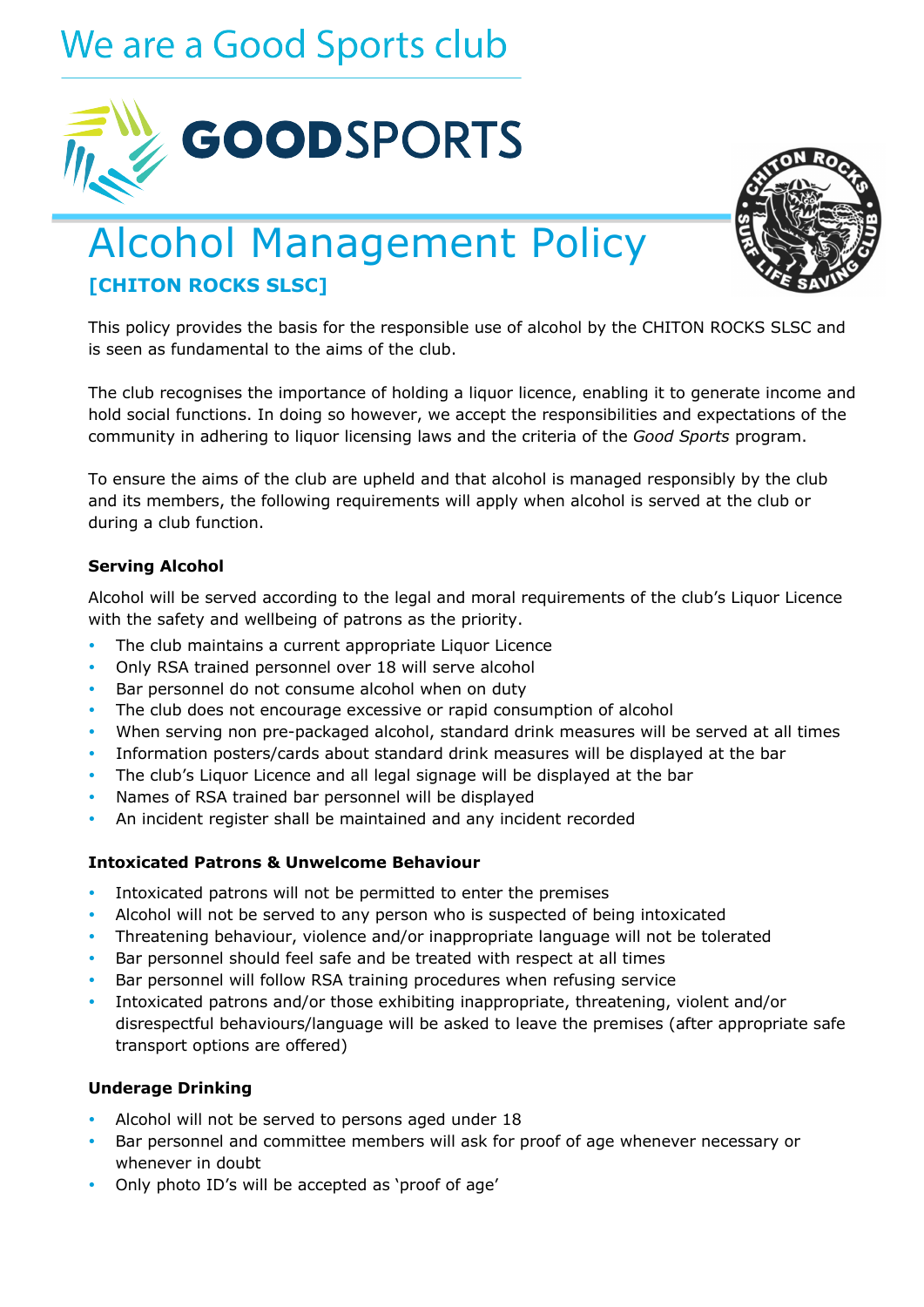# **Alcohol Alternatives**

The club recognises that alcohol is not the only revenue stream available and actively encourages the sales of alternative products to that of alcohol.

- Tap water is provided free of charge (where available)
- One low-alcoholic drink and at least four non-alcoholic drink options are always available and are at least 10% cheaper than full-strength alcoholic drinks
- Substantial food is usually available when the bar is open for more than 90 minutes or more than 15 people are present
- The club will avoid using alcohol for member awards and fundraising prizes

### **Safe Transport**

The club has a (separate) Safe Transport Policy that is reviewed regularly in conjunction with this Alcohol Management Policy.

### **Smoke-Free**

The club has a (separate) Smoke Free Policy that is reviewed regularly in conjunction with this Alcohol Management Policy.

# **Club Trips**

The club will monitor and ensure any club trips, strictly adhere to responsible behaviour and alcohol consumption in accordance with the principles of this policy and the aims of the club.

### **Non Compliance**

All club committee members will enforce the alcohol management policy and any non-compliance, particularly in relation to Licencing Laws and will be handled according to the following process:

- Explanation of the club policy to the person(s) concerned, including identification of the section of policy not being complied with, and
- Continued non-compliance with the policy should be handled by at least two committee members who will use their discretion as to the action taken, which may include asking the person(s) to leave the club facilities or function

### **Committee Policy Management**

The presence of committee members is essential to ensure the operation of the bar and compliance with this policy. At least one committee member who is RSA trained are required to be present at all club functions when the bar is open.

Key responsibilities of the duty committee members are to:

- Meet visiting police, cooperate and assist with any inquiries,
- Compliance in respect of persons under 18 years of age on premises,
- Recording any incidents in the incident register, and
- Ensuring strict compliance with all sections of this policy in accordance with legal requirements and the *Good Sports* program.